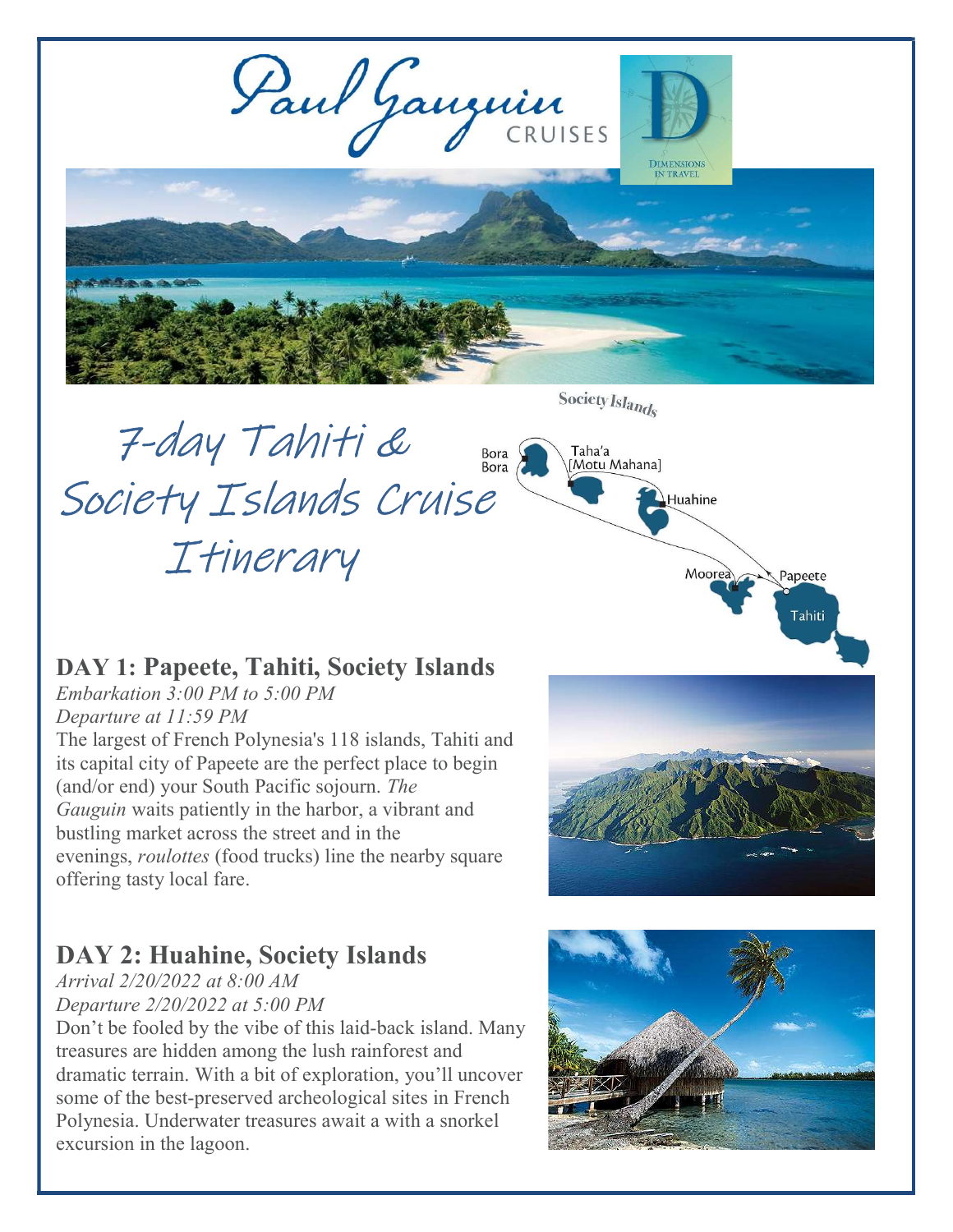#### DAY 3: Motu Mahana, Taha'a Island, Society Islands

Arrival 2/21/2022 at 8:00 AM Departure 2/21/2022 at 5:00 PM

As the day unfolds, where will you go? Exciting shore excursions await, but so does Motu Mahana, Paul Gauguin Cruises' own private islet. Choose from swimming, snorkeling, kayaking, or simply lounging on the beach with a cold drink from our floating bar. Les Gauguines are also on hand to share musical entertainment and Polynesian crafts.



# Day 4 & 5: Bora Bora, Society Islands

Arrival 2/22/2022 at 8:00 AM Departure 2/23/2022 at 5:00 PM

Explore lush peaks, wander white-sand beaches, and marvel at the iconic views of Mount Otemanu. Take the plunge with a SCUBA excursion to see the island's colorful coral reefs, enjoy a sunset jetboat ride, or spend a lazy afternoon on our private beach. Like a priceless Paul Gauguin painting come to life, storied Bora Bora is colorful and unforgettable. The landscape alone will have you searching for adequate adjectives, especially once you see the lagoon —"turquoise" just doesn't do it justice.



# DAY 5-6: Moorea, Society Islands

Arrival 2/24/2022 at 8:00 AM Departure 2/25/2022 at 5:00 PM

Step into a vibrant, colorful world in bright and beautiful Moorea, which welcomes you with azure lagoons, impossibly fresh tropical fruits, stunning mountain peaks and palm-fringed beaches. Commune with nature on an optional dolphin-watching excursion with an expert marine biologist. Afterwards, spend some time getting to know the local residents while shopping for handmade crafts.